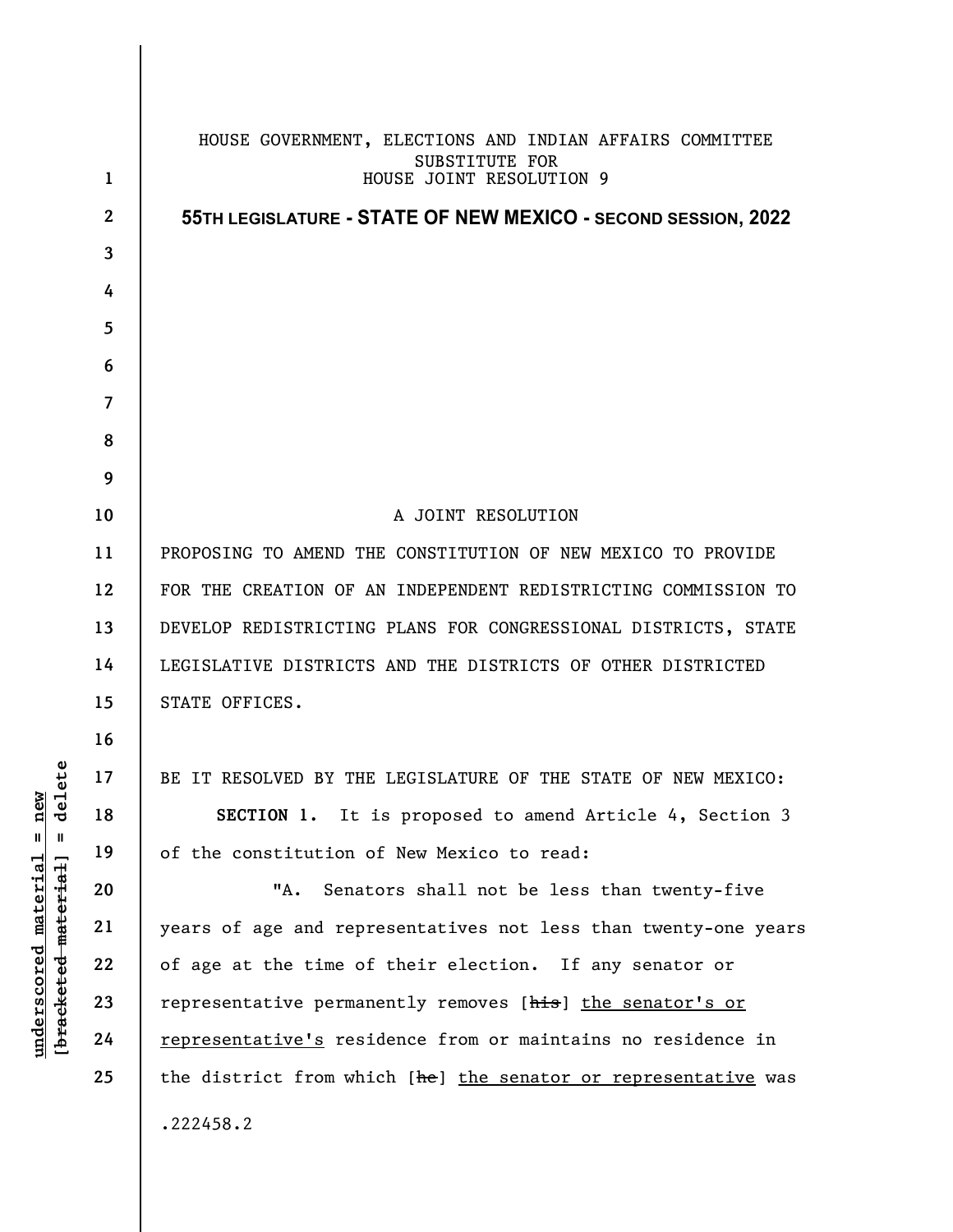1 2 3 4 5 6 7 8 elected, then [he] the senator or representative shall be deemed to have resigned, and [his] a successor shall be selected as provided in Article 4, Section 4 of this [article] constitution. No person shall be eligible to serve in the legislature who, at the time of qualifying, holds any office of trust or profit with the state, county or national governments, except notaries public and officers of the militia who receive no salary.

B. The senate shall be composed of no more than forty-two members elected from single-member districts.

C. The house of representatives shall be composed of no more than seventy members elected from single-member districts.

[D. Once following publication of the official report of each federal decennial census hereafter conducted, the legislature may by statute reapportion its membership.]"

SECTION 2. It is proposed to amend Article 20 of the constitution of New Mexico by adding a new section to read:

underscored material sconstitution of New M.<br>
19 material constitution of New M.<br>
20 material prepare and provide for districting<br>
22 districts, state legi<br>
23 other districted stat<br>
24 B. The re "A. By August 15 of each year ending in the number zero, a redistricting commission shall be established to prepare and provide for the redistricting of congressional districts, state legislative districts and the districts of other districted state offices.

B. The redistricting commission shall consist of seven commissioners, no more than three of whom shall be

.222458.2

9

10

11

12

13

14

15

16

17

18

19

20

21

22

23

24

25

 $- 2 -$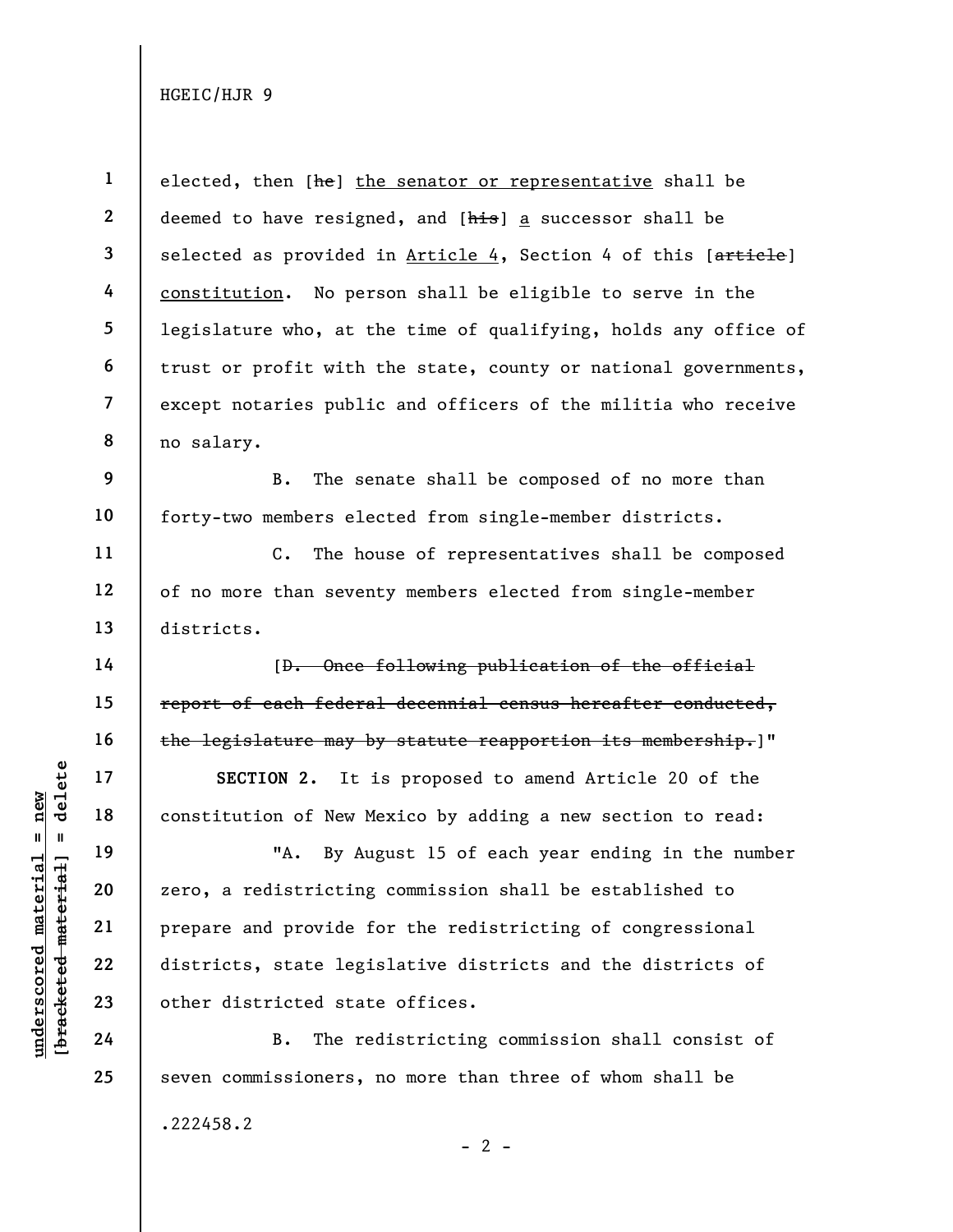23

24

25

6

1 2 3 4 5 7 8 9 members of the same political party. Each commissioner shall be a registered qualified elector of New Mexico who has not changed political party registration within the five years immediately preceding appointment. A commissioner shall not be a former federal, state or local elected official; provided that the chair of the redistricting commission shall be a retired district court judge, appellate court judge or justice of the supreme court. A commissioner shall not have been a candidate for public office, an employee or contractor for a candidate, campaign committee or political action committee, a registered paid lobbyist, a direct relative or employee of a federal, state or local elected official, an officer of a political party or a paid political consultant for the ten years immediately preceding the opening of the selection process.

underscored material = new [bracketed material] = delete C. Through a public application process, established in rule by the state ethics commission, the state ethics commission shall solicit, accept and evaluate applications from registered qualified electors who are qualified to serve as commissioner and committed to conducting the redistricting process in an honest, independent and impartial fashion. The state ethics commission shall select at least thirty-eight nominees from the applicants who are representative of the various geographic regions of the state; provided that no more than twelve of whom shall be members of

.222458.2

 $-3 -$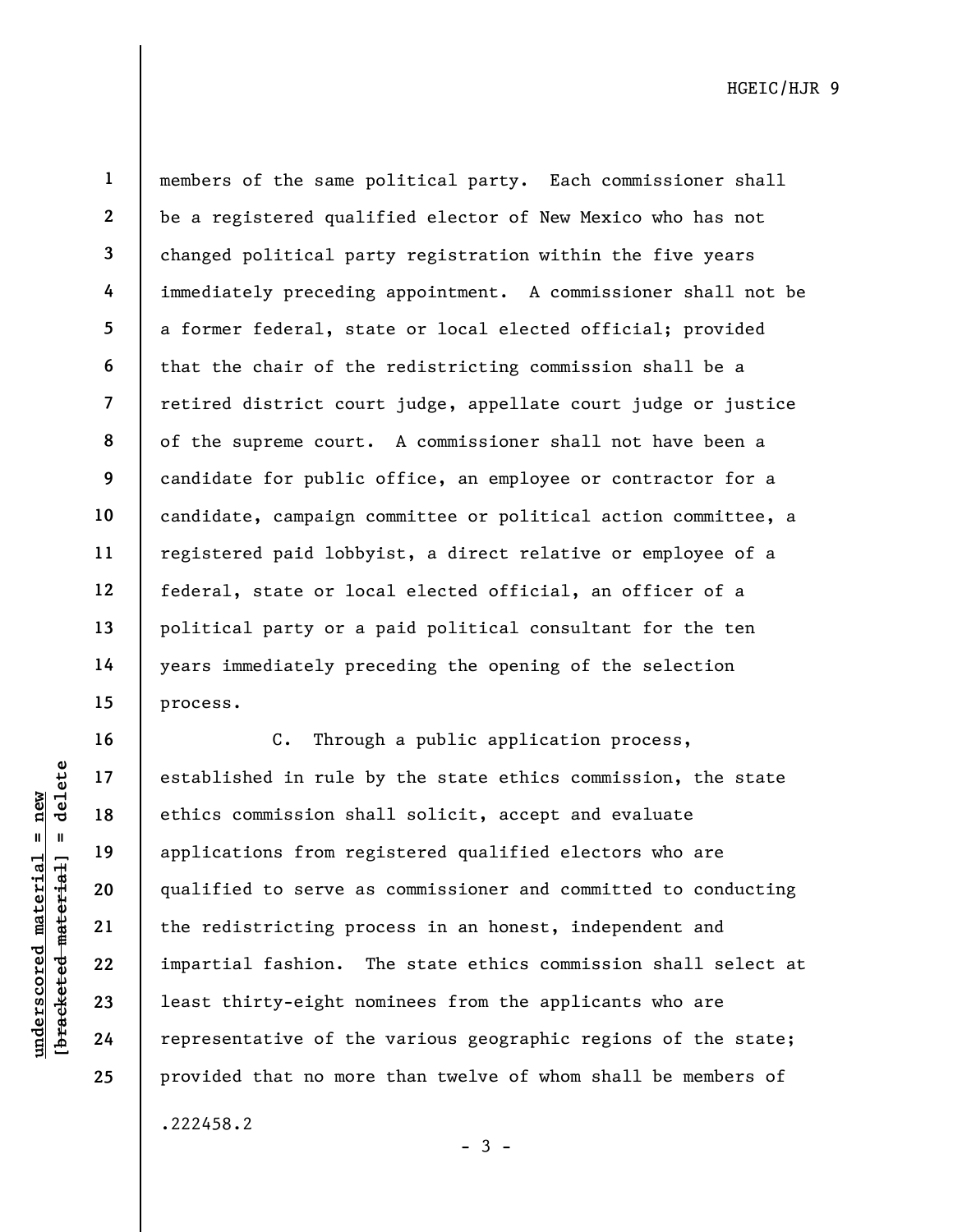1

2

3

4

5

6

7

8

9

10

11

12

13

14

15

16

17

18

19

20

21

22

23

24

25

the same political party. The state ethics commission shall submit the selected nominees to the legislature by July 1 of each year ending in the number zero. The president pro tempore of the senate, the senate minority floor leader, the speaker of the house and house minority floor leader may each strike up to three applicants from the pool of applicants.

D. No later than July 21 of each year ending in the number zero, the legislative leadership shall submit the list of applicants they want stricken from eligibility for appointment to the state ethics commission.

under 17<br>
under 18<br>
under 19<br>
under 19<br>
under 19<br>
20<br>
under 22<br>
under 22<br>
under 23<br>
under 24<br>
under 24<br>
under 19<br>
under 19<br>
under 19<br>
under 19<br>
24<br>
F. A vaca E. The state ethics commission shall appoint six commissioners from the remaining pool of applicants, ensuring geographic, racial and gender balance among the appointees. The appointees shall include two appointees each from the two political parties with the largest number of registered voters affiliated with the party in the state and two members who are affiliated with other political parties or who are unaffiliated voters. The state ethics commission shall also appoint from the remaining pool of applicants a retired district court judge, appellate court judge or justice of the supreme court to serve as chair of the redistricting commission. All appointments shall be made on or before August 15 of each year ending in the number zero.

F. A vacancy on the redistricting commission shall be filled by the state ethics commission from the remaining .222458.2  $- 4 -$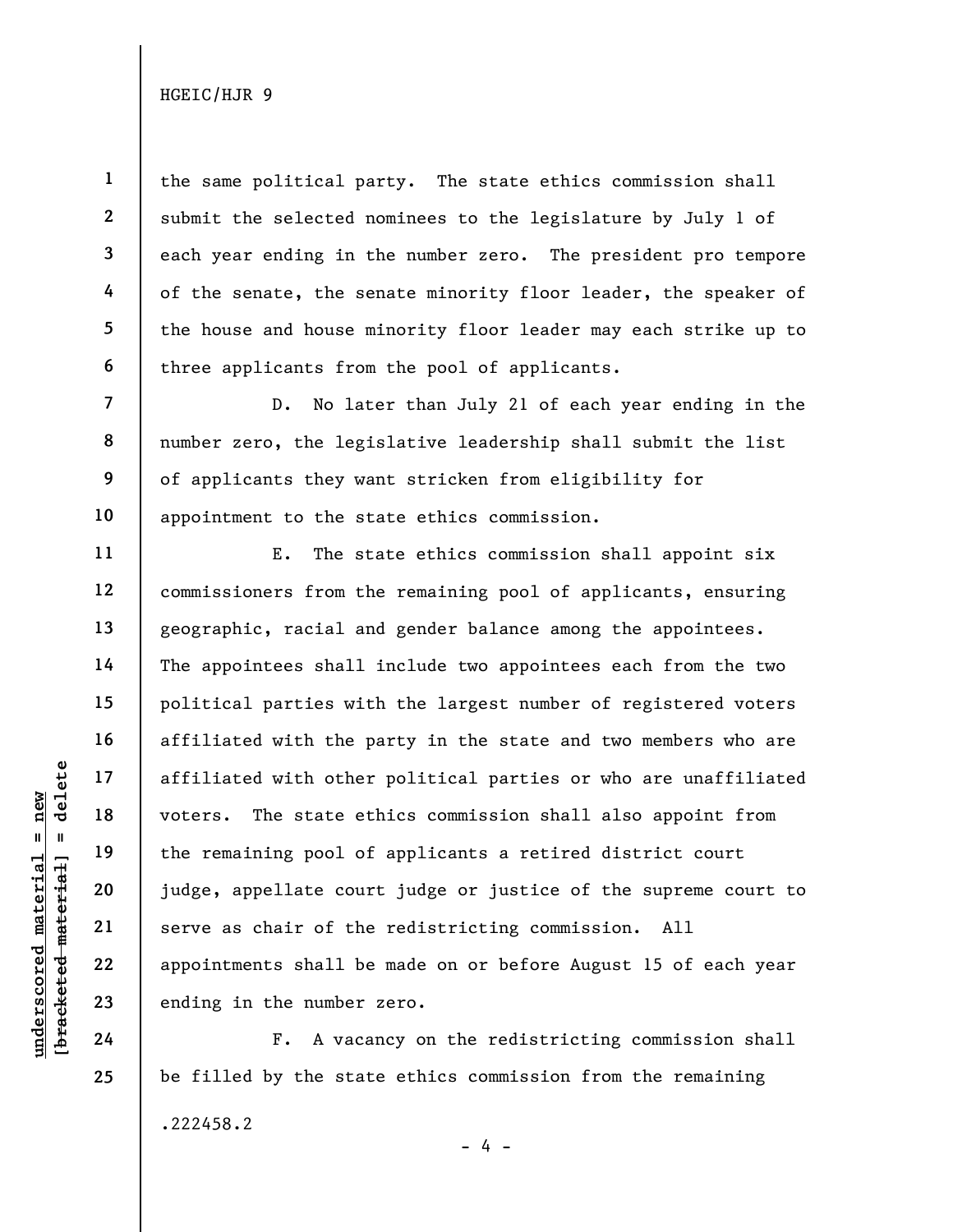3 4 5

6

14

15

16

17

18

19

20

21

22

23

24

25

1

2

pool of qualified applicants. A commissioner shall be deemed to have resigned from the redistricting commission and a vacancy created if, after the day of appointment, the commissioner changes party registration in such a way as to cause one political party to have more than three members on the commission.

7 8 9 10 11 12 13 G. A commissioner may be removed by the supreme court for substantial neglect of duty, gross misconduct in office or inability to discharge the duties of office. The supreme court has original jurisdiction over proceedings to remove commissioners. A proceeding for the removal of a commissioner shall be commenced by the attorney general upon the request of the commission.

H. The redistricting commission shall develop district plans for congressional districts, state legislative districts and other districted state offices following each federal decennial census. The commission shall develop district plans in accordance with the following provisions:

(1) congressional districts shall be as equal in population as practicable;

underscored material of the district plans in according the district plans in according to the district plans in according to the district shall can continue that the commission shall and other districts and other than the (2) legislative districts and other state office districts shall be substantially equal in population. The commission shall not consider district plans for the legislature and other state offices that have a total deviation of more than plus or minus five percent;

 $- 5 -$ 

.222458.2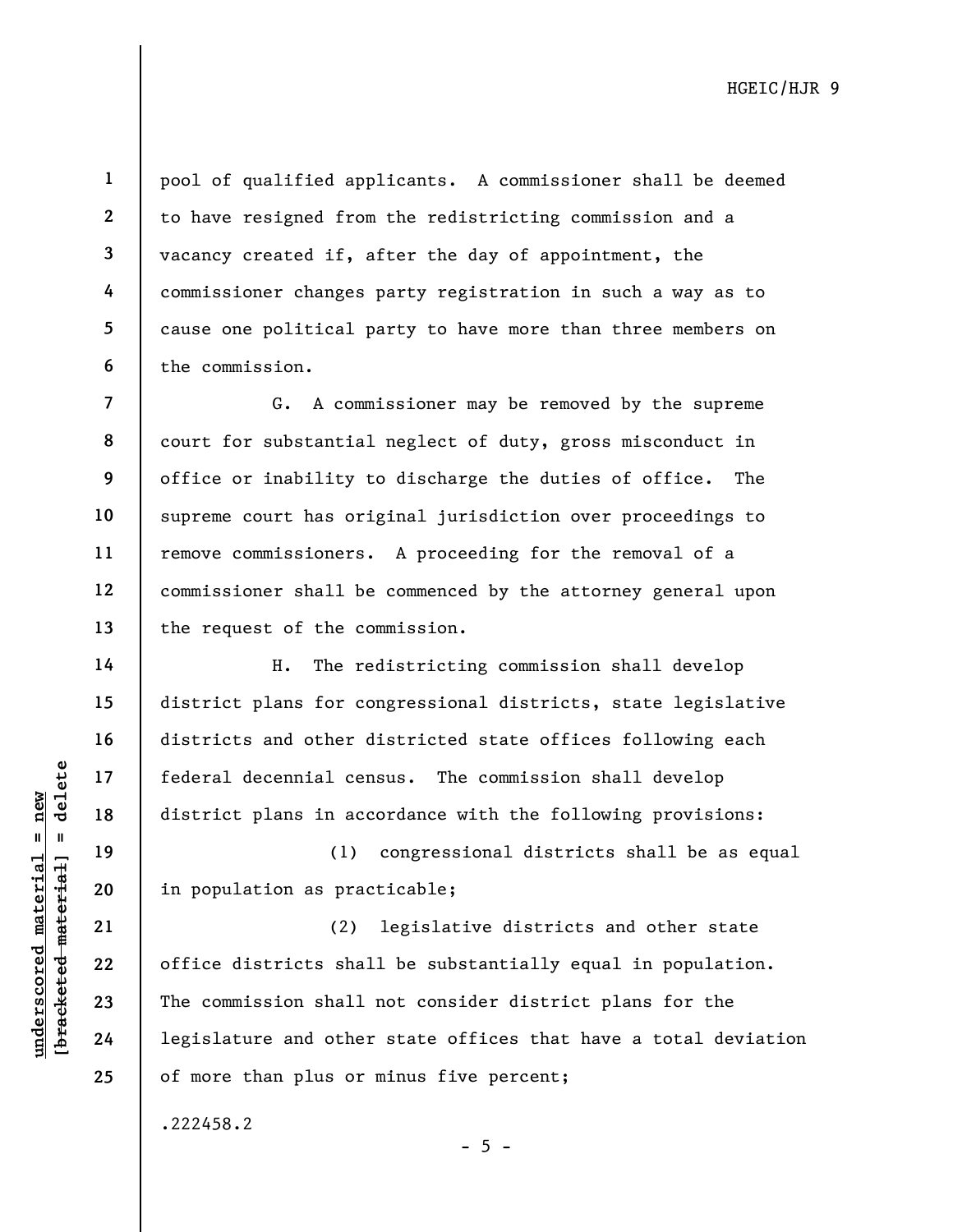| $\mathbf{1}$   | (3)<br>the commission shall use the most recent                 |  |
|----------------|-----------------------------------------------------------------|--|
| $\mathbf{2}$   | federal decennial census data generated by the United States    |  |
| 3              | census bureau and may use other reliable sources of demographic |  |
| 4              | data as determined by majority vote of the commission;          |  |
| 5              | district plans shall comport with the<br>(4)                    |  |
| 6              | provisions of federal law and shall not dilute a protected      |  |
| $\overline{7}$ | minority's voting strength. Race may be considered in           |  |
| 8              | developing district plans but shall not be the predominant      |  |
| 9              | consideration, and traditional race-neutral redistricting       |  |
| 10             | principles shall not be subordinated to racial considerations;  |  |
| 11             | district plans shall use only single-<br>(5)                    |  |
| 12             | member districts and shall not split precincts;                 |  |
| 13             | (6)<br>districts shall be drawn consistent with                 |  |
| 14             | traditional redistricting principles;                           |  |
| 15             | (7) districts shall be composed of contiguous                   |  |
| 16             | precincts and shall be reasonably compact;                      |  |
| 17             | (8)<br>to the extent feasible, districts shall be               |  |
| 18             | drawn in an attempt to preserve communities of interest and     |  |
| 19             | shall take into consideration political and geographic          |  |
| 20             | boundaries, including the boundaries of Indian nations, tribes  |  |
| 21             | and pueblos and their political subdivisions; and               |  |
| 22             | to the extent feasible, the commission may<br>(9)               |  |
| 23             | seek to preserve the core of existing districts.                |  |
| 24             | The redistricting commission may incorporate<br>I.              |  |
| 25             | suggested changes to its proposed district plans in accordance  |  |
|                | .222458.2                                                       |  |

## $\frac{\text{underscored material = new}}{\text{beac detected-matter}+\text{d}}$  = delete

- 6 -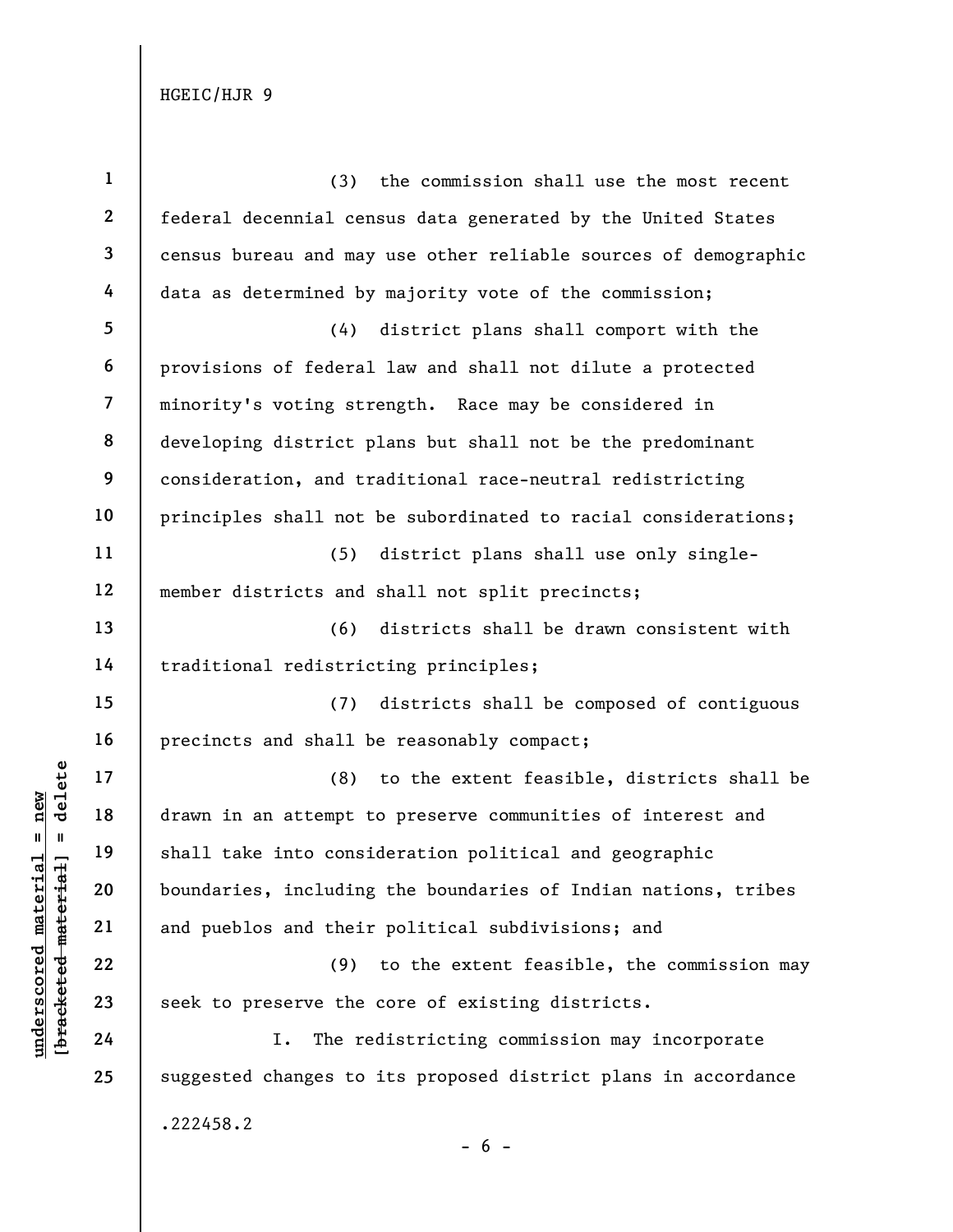with public comments and testimonies it receives, but shall not subordinate the requirements of Paragraphs (1) through (9) of Subsection H of this section in doing so.

4 5 J. When proposing or adopting district plans, the redistricting commission shall not:

(1) use, rely upon or reference partisan data, such as voting history or party registration data; provided that voting history in elections may be considered to ensure that the district plan complies with applicable federal law; or

understablish the final dealer of the secretary of the secretary of the secretary of the secretary of the secretary of the secretary of the secretary of the secretary of the secretary of the secretary of the secretary of t (2) consider the voting address of incumbents. K. After release of the necessary federal decennial census data to the state, the redistricting commission shall hold public hearings throughout the state to develop proposed district plans and subsequently to adopt district plans. The commission shall make any adjustments to the proposed plans that it deems necessary to meet the redistricting criteria and establish the final district boundaries. The commission shall file with the secretary of state the commission's approved plans for senate, house of representatives and congressional districts and other districted state offices by October 1 of each year ending in the number one.

L. An approved plan shall determine the districts for use in the succeeding primary and general elections for the respective body.

M. The legislature shall provide adequate resources .222458.2

- 7 -

24 25

1

2

3

6

7

8

9

10

11

12

13

14

15

16

17

18

19

20

21

22

23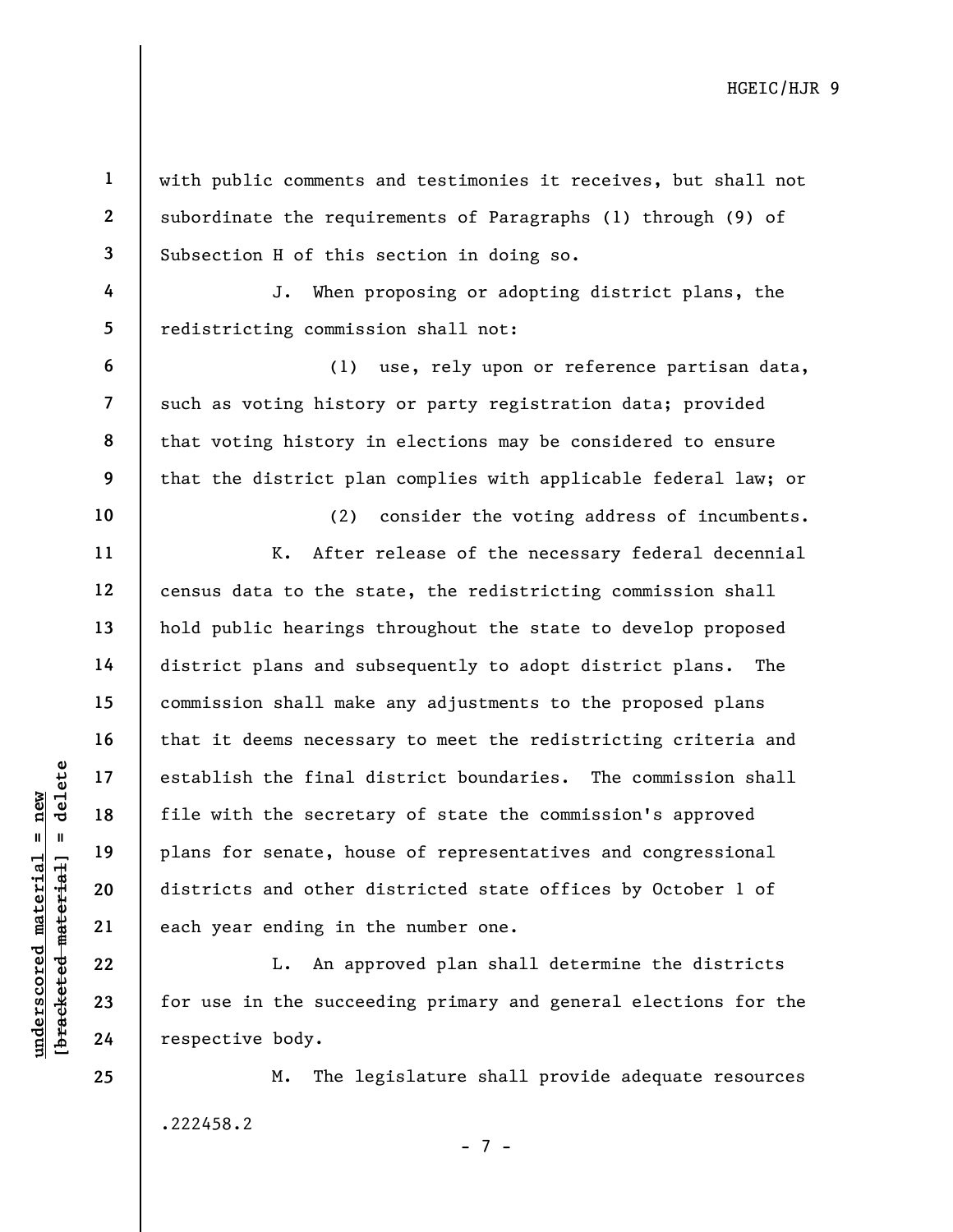1 2 for the operation of the redistricting commission in performing its duties.

3 4 5 6 7 8 9 10 11 12 N. The redistricting commission shall have procurement and contracting authority and may hire staff, consultants and legal counsel as necessary to carry out its duties. The commission shall have standing in legal actions challenging its redistricting plans or process, or the adequacy of resources provided for the operation of the commission. The commission shall have sole authority to determine whether the attorney general or counsel hired or selected by the commission shall represent the state in the legal defense of a redistricting plan.

O. Commissioners are eligible for per diem and mileage at the internal revenue service maximum federal per diem rate for the city of Santa Fe and the internal revenue service standard mileage rate for travel on redistricting commission business.

underscored material = new [bracketed material] = delete P. Commissioners shall disclose by the next public meeting any communication with outside persons or organizations attempting to influence the map-drawing process outside of public meetings and public comment periods. Failure to disclose the communications shall constitute substantial neglect of duty.

Q. Each commissioner shall serve until the commissioner's successor is appointed and qualified in July or .222458.2

- 8 -

13

14

15

16

17

18

19

20

21

22

23

24

25